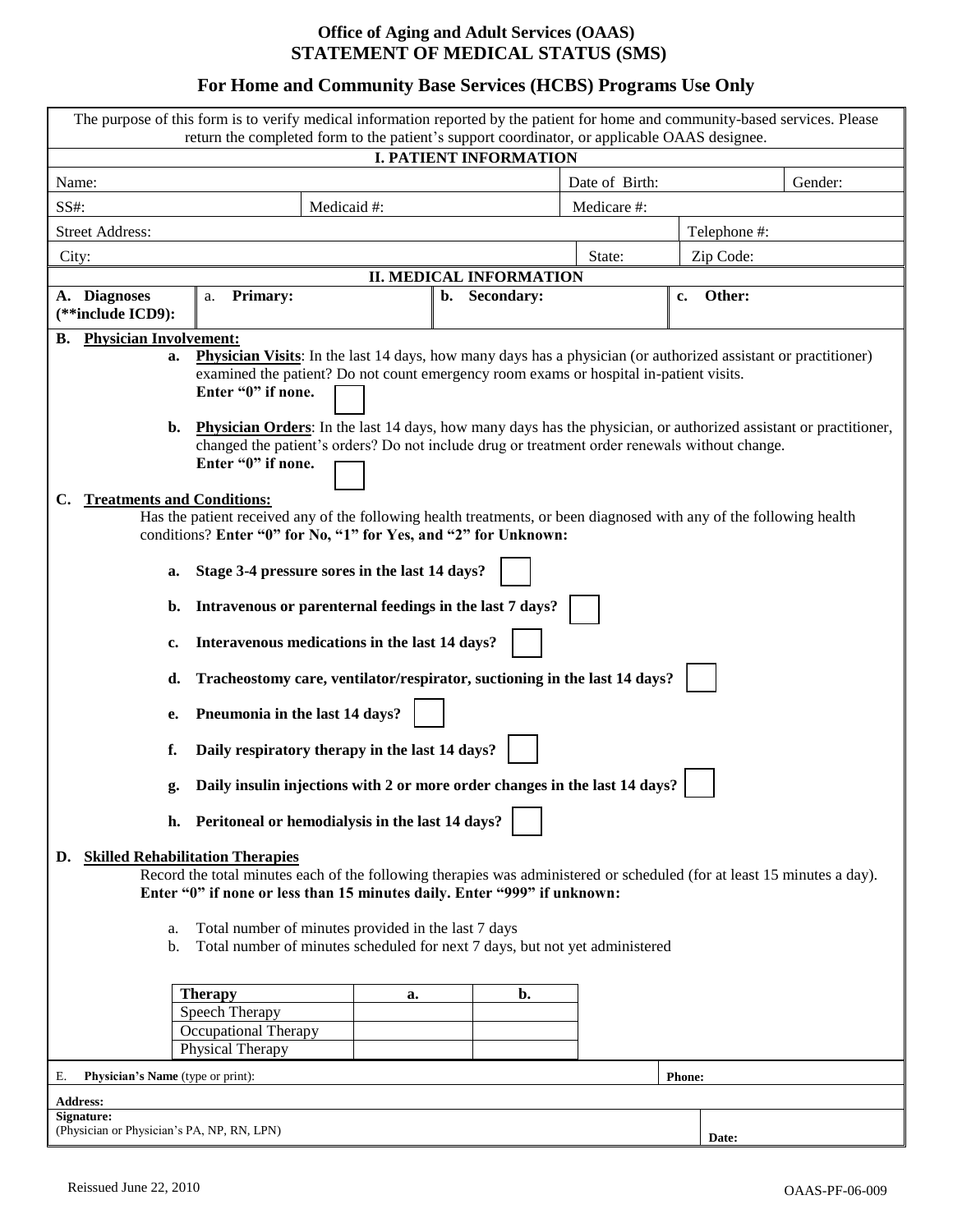# **Instructions for OAAS Form: Statement of Medical Status (OAAS-PF-06-009) for Home and Community Based Programs Use Only**

The SMS may be used by Home and Community Based Program support coordinators/assessors when there is no supporting documentation available to verify that an individual meets level of care eligibility under Pathway 3 – Physician Involvement, Pathway 4 – Treatments and Conditions, and/or Pathway 5 – Skilled Rehabilitation Therapies, **AND** the individual meets no other Level of Care (LOC) Pathway.

\*The SMS may be completed and signed by the applicant's physician, by a qualified licensed professional (i.e., Physician's Assistant [PA], Nurse Practitioner [NP], Registered Nurse [RN], or Licensed Practical Nurse [LPN]) in the physician's office**. The SMS information may also be obtained from the physician's office per telephone by the agency's RN, LPN, assessor, or support coordinator**. Information obtained per telephone must be clearly documented on the SMS as verbal information and signed by the RN, LPN, assessor or support coordinator who obtained the information. Information obtained verbally is not considered a verbal order, and is considered part of the assessment gathering process.

The SMS is **not** to be used for physician orders to home and community based programs.

The SMS, if completed, should be submitted with the Plan of Care (POC) packet to the appropriate OAAS office, or OAAS designated review staff.

# **Please note: If additional space is needed for any section of this form, the reverse side may be used or an additional page attached**.

# **I. Patient Information:**

- a. **Applicant's Name:** Enter the applicant's legal name
- b. **Date of Birth:** Enter the year as a 4 digit number (e.g., 2/14/1927)
- c. **Gender:** Enter gender (e.g., M/F)
- d. **SS# / Medicaid / Medicare #:** Enter the applicant's SS#, Medicaid # and Medicare # if known
- e. **Home Address:** Enter the applicant's address including zip code
- f. **Telephone #:** Enter the applicant's or personal representative's telephone number, including area code

# **II. Medical Information:**

#### **A. Diagnoses:**

- **a.** Identify applicant's primary diagnoses from physician's medical records; hospital records; from the individual; include ICD-9 codes if available
- **b.** Identify applicant's secondary diagnoses from physician's medical records; hospital records; from the individual; include ICD-9 codes if available
- **c.** Identify all other diagnoses

# **B. Physician Involvement:**

**a. Physician Visits**: Enter the number of days the patient has been examined by the physician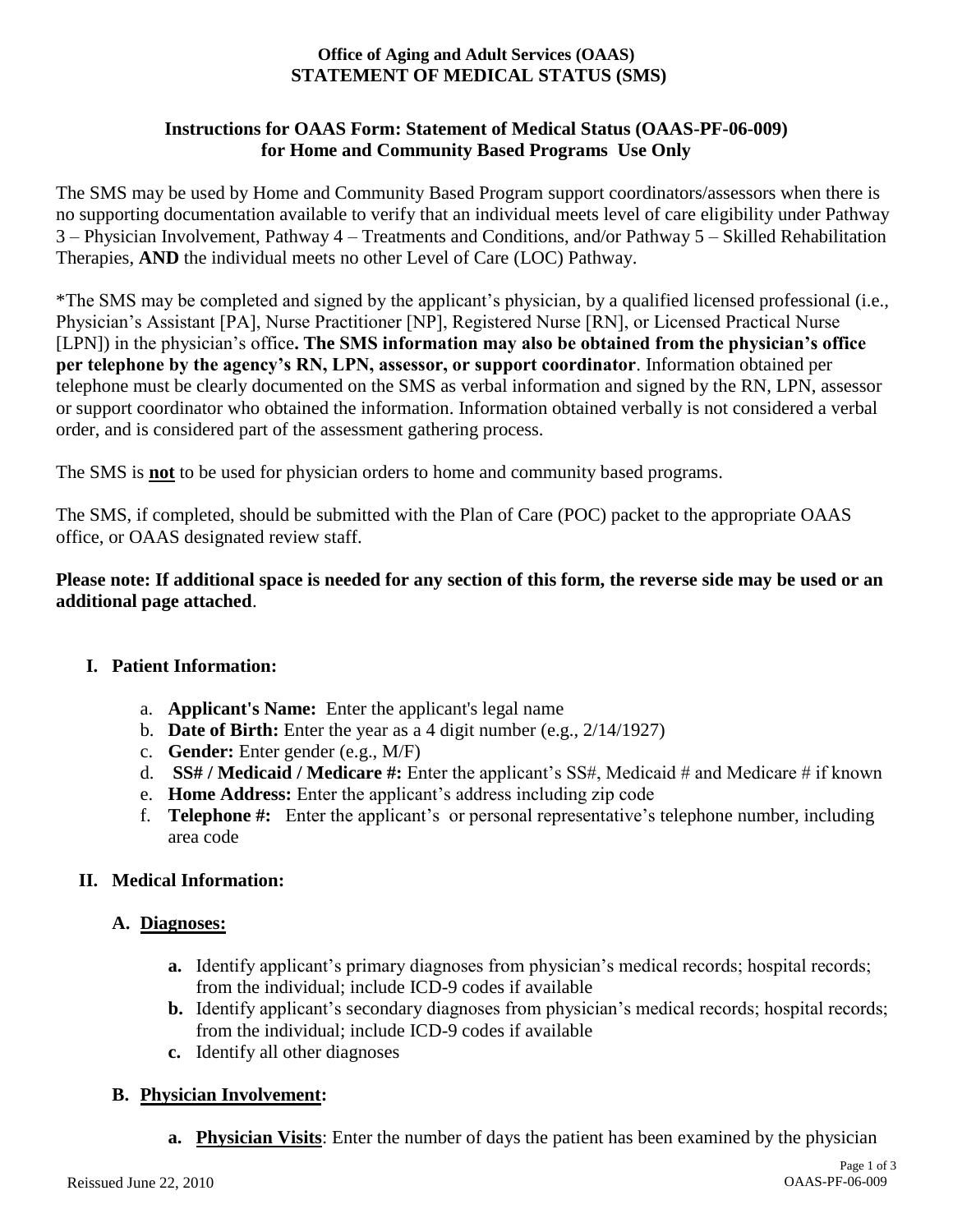(or authorized assistant of practitioner) within the last 14 days. **Do not count emergency room exams or hospital visits.** Enter "0" if none.

- **b. Physician Orders:** Enter the number of **new** orders that were written for the patient by the physician identified below, within the last **14 days**. Do not include in-patient order changes for the applicant; Do not include renewal orders that do not involve a change. The following are considered examples of **new** orders:
	- Physician orders in the emergency room
	- New orders written by primary physician for specialist consultation
	- New medications
		- $\triangleright$  New dosage, route, or frequency
		- $\triangleright$  New sliding scale with different parameters for insulin administration
	- New procedures/treatments
		- $\triangleright$  New frequency, sites, routes, dosage
	- New services
		- $\triangleright$  Home Health; initial order and subsequent changes
		- $\triangleright$  Physical therapy, occupational therapy, speech therapy; initial order and subsequent changes
	- New equipment

The following are **NOT** considered new orders

- Drug renewal orders with no change in dosage, route or frequency
- Renewal of continued skin care treatments (etc) which are no different from previous orders

# **C. Treatments and Conditions:**

Has the patient received any of the following health treatments, or been diagnosed with any of the following health conditions? **Enter "0" for No, "1" for Yes, and "2" for Unknown:**

- **a. Stage 3-4 pressure sores in the last 14 days?**
- **b. Intravenous or parenternal feedings in the last 7 days?**
- **c. Interavenous medications in the last 14 days?**
- **d. Tracheostomy care, ventilator/respirator, suctioning in the last 14 days?**
- **e. Pneumonia in the last 14 days?**
- **f. Daily respiratory therapy in the last 14 days?**
- **g. Daily insulin injections with 2 or more order changes in the last 14 days?**
- **h. Peritoneal or hemodialysis in the last 14 days?**